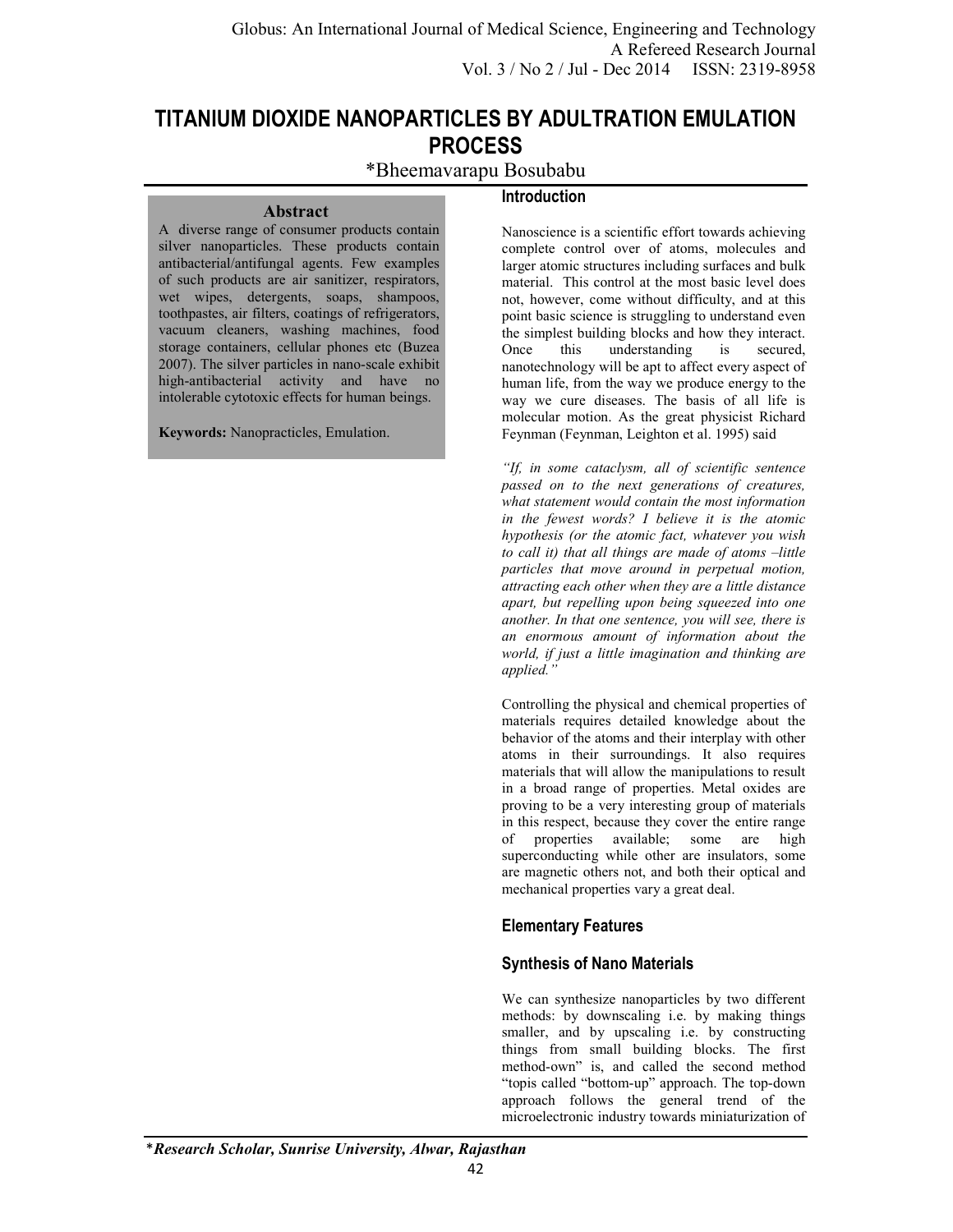integrated semi-conductor circuits. The lithographic techniques (top-down) offer the connection between structure and technical environment. Top-down approach involves typical solid-state processing of the materials. These methods are based on the reduction of bulk (micro) sized materials into the nano-scale. High energy ball milling or micro fluidizers are used to break down dispersed solids to 100 nm. Coarse-grained materials (metals, ceramic, and polymers) in the form of powders are crushed mechanically in ball milling by hard materials such as steel or tungsten carbide. This repeated deformation due to applied forces can cause large reduction in grain size since energy is being continuously pumped into crystalline structures to create lattice defects. However, this approach is not suitable for preparing uniformly shaped materials, and it is very difficult to realize very small particles even with high energy consumption.

#### **Different methods for synthesis of Silver and TiO2 Nanoparticles**

#### **1. Synthesis of silver Nanoparticles by different processes**

With infinite applications in almost every field, nanotechnology is growing and becoming popular in academia and industry. Nanomaterials have attracted considerable interest due to their peculiar characteristics such as optical, mechanical, electronic and magnetic properties. The synthesis of noble metal nanoparticles has been a subject of numerous applications.

Over the last decades silver has been engineered into nanoparticles, structures from 1 to 100 nm in size. Owing to their small size, the total surface area of the nanoparticles is maximized, leading to the highest value of the activity to weight ratio. The ancient Greek and Roman civilizations used silver vessels to keep water potable. Since the nineteenth century, silver based compounds have been used widely in bactericidal applications in healing of burns and also in wound therapy (H.Klasen 2000).

Furthermore, currently a diverse range of consumer products contain silver nanoparticles. These products contain antibacterial/antifungal agents. Few examples of such products are air sanitizer, respirators, wet wipes, detergents, soaps, shampoos, toothpastes, air filters, coatings of refrigerators, vacuum cleaners, washing machines, food storage containers, cellular phones etc (Buzea 2007). The silver particles in nano-scale exhibit high-antibacterial activity and have no intolerable cytotoxic effects for human beings. The antibacterial effect has been tested for yeast and *E. coli* by (Kim, Kuk et al. 2007). The experimental results showed that the growth inhibition effect of silver nanoparticles was in a concentrationdependent manner. They concluded that the silver nanoparticles were applicable to diverse medical devices and antimicrobial systems.

Low Angle Laser Light Scattering (LALLS)

Low angle of laser light scattering is also called as laser diffraction. It collects light scattered from particles in a collimated laser beam by an array of detectors in the focal plane of the collecting lens as in Figure. The angle varies from 14° for the early instruments up to  $40^{\circ}$  for the recent ones. The method is based on Fraunhofer diffraction theory as explained before.





Mastersizer 2000 is a commercial instrument from Malvern Company. It uses the technique of laser diffraction to accurately, quickly and reliably determine the size of particles from 0.02 to 2000 µm. The system can analyze emulsions,

suspensions, and dry powders in few seconds only without prior calibration. MS 2000 is a multifunction apparatus, since it can measure particle size, structure, and specific surface area simultaneously.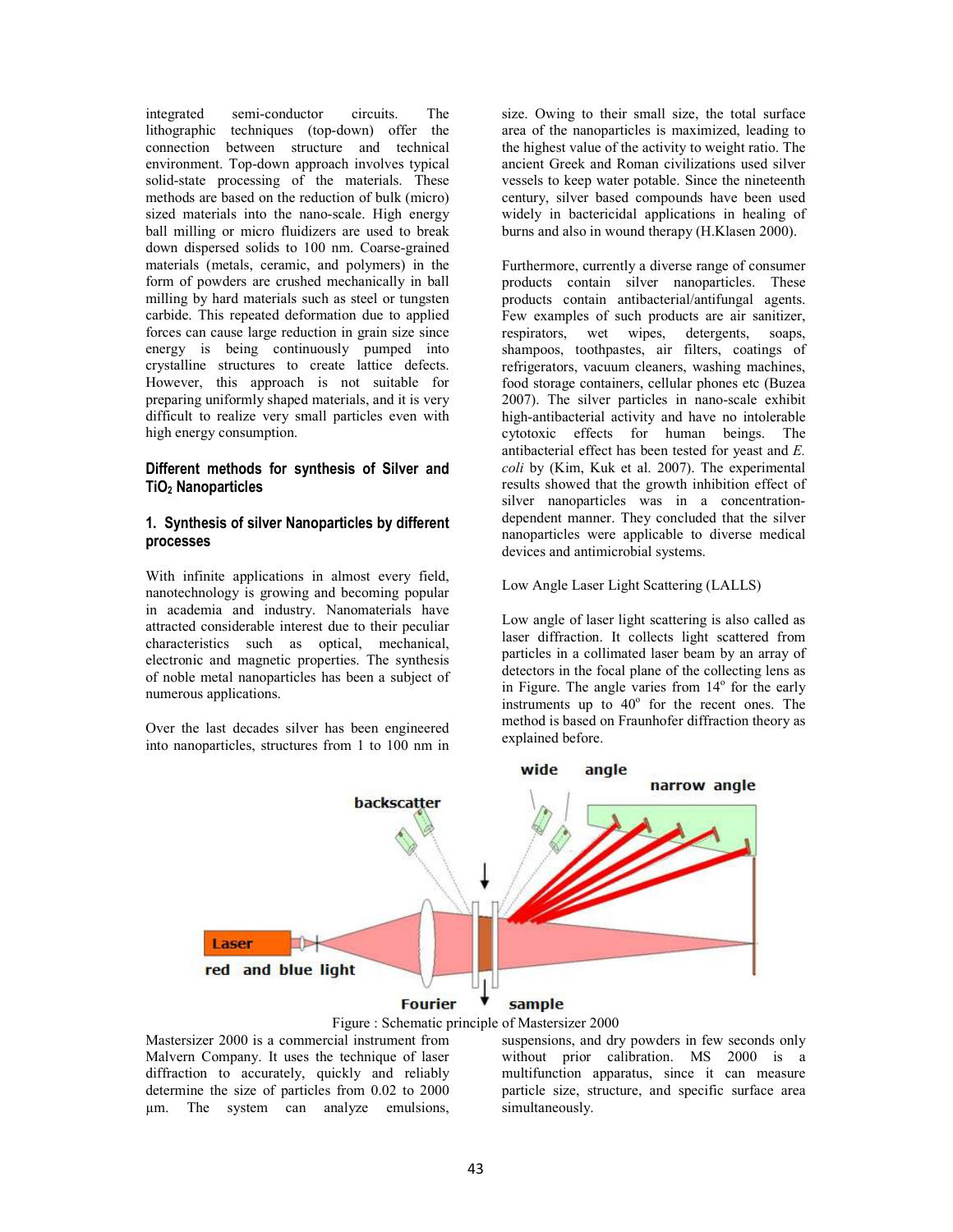Two different models are used essentially in Mastersizer as a combination between Fraunhofer diffraction and Mie scattering theory. Fraunhofer approximation covers measurement for large particle while Mie theory predicts about all particles, small or large, transparent or opaque. Mie theory allows for primary scattering from the surface of the particle and also for the secondary scattering caused by light refraction within the particle (sees Figure ). Mastersizer 2000 applies three kinds of detectors to collect the total scattering intensity as a function of angle. They are: (1) wide angle detectors, to grasp low scattering intensity from fine particles; (2) narrow angle detectors contained in focal plane optics to detect high scattering intensity from large particles; and (3) backscatter detectors. It also uses dual wavelength of light which are (He-Ne at  $\lambda$ = 633 nm) and blue light  $(\lambda = 466$  nm) instead of only one wavelength to accommodate high resolution of measurement. The schematic principle of Mastersizer 2000 can be seen in Figure 3.10 while the commercial instrument is depicted in Figure 5



Figure: Mastersizer 2000

### **Research Methodologies**

This chapter elucidates the synthesis of silver nanoparticles by using capping agent along with reducing agent. The second part deals with synthesis and surface stabilization of sol-gel  $TiO<sub>2</sub>$ nanoparticles by means of sol-gel process with different surfactants.

This chapter contains experimental procedures, scientific data of the materials, capping agents, surfactants, and reducing agents. A list of chemicals and solvents used is also included in this chapter

### **Experimental Set up**

producing oxide and noble nanoparticles under the chemical reduction and sol-gel precipitation process.

### **Types and Characteristics of Stirrer**

The focus will now be on the apparatuses commonly used for producing and measuring particle sizes, structures, and shapes. Nanoparticles are usually generated inside stirred tank reactor or vessel cylindrical in form with a vertical axis. A standardized design of a vessel is similar to Figure, however detail design depends on the requirement of different situations. Impeller, heater or cooler in form of jacket or thermostat, thermometer device, baffles, speed control and drain valve are the accessories provided. A motor drives an impeller, which is mounted on an overhung shaft. The impeller causes the liquid to circulate through the vessel and eventually return to the impeller.<br>While all of this happens, the homogeneous of this happens, the homogeneous system in the vessel is maintained.

#### **Silver nanoparticles synthesis**

Noble nanoparticles have been extensively investigated because of their unique electronic and optical properties that are different from bulk materials. In this section, synthesis of silver nanoparticles is done using bottom-up approach. In comparison with a top-down approach, bottom- up approach gives the advantage of producing stable silver nanoparticles, by the formation of defined crystalline nanoparticles structures. Normally a dilute solution of metal salt, surfactant and reducing reagent leads to the formation of clear golden-yellow colloidal solution by a bottom-up approach

### **Experimental Method for Silver**

The present work explores the formation of uniform silver particles through the reduction of silver nitrate with sodium formaldehyde sulphoxylate (SFS). Here sodium citrate was used as stabilizer as well as capping agent, and methanol was used to increase the dispersion of silver nanoparticles. All chemical substances used for this work are shown in Table.

Table List of chemicals used

This section demonstrates and explains the experimental methodology and procedure for

| Chemical name     | <b>IUPAC</b> name  | Formula                                | Source     | <b>Concentration</b> % |
|-------------------|--------------------|----------------------------------------|------------|------------------------|
| Silver nitrate    | Silver nitric acid | AgNO <sub>3</sub>                      | Alfa Aesar | 99.9%                  |
| Trisodium-citrate | Trisodium2-        | $C_6H_5Na_3O_7$ 2H <sub>2</sub> O Alfa |            | 97.0%                  |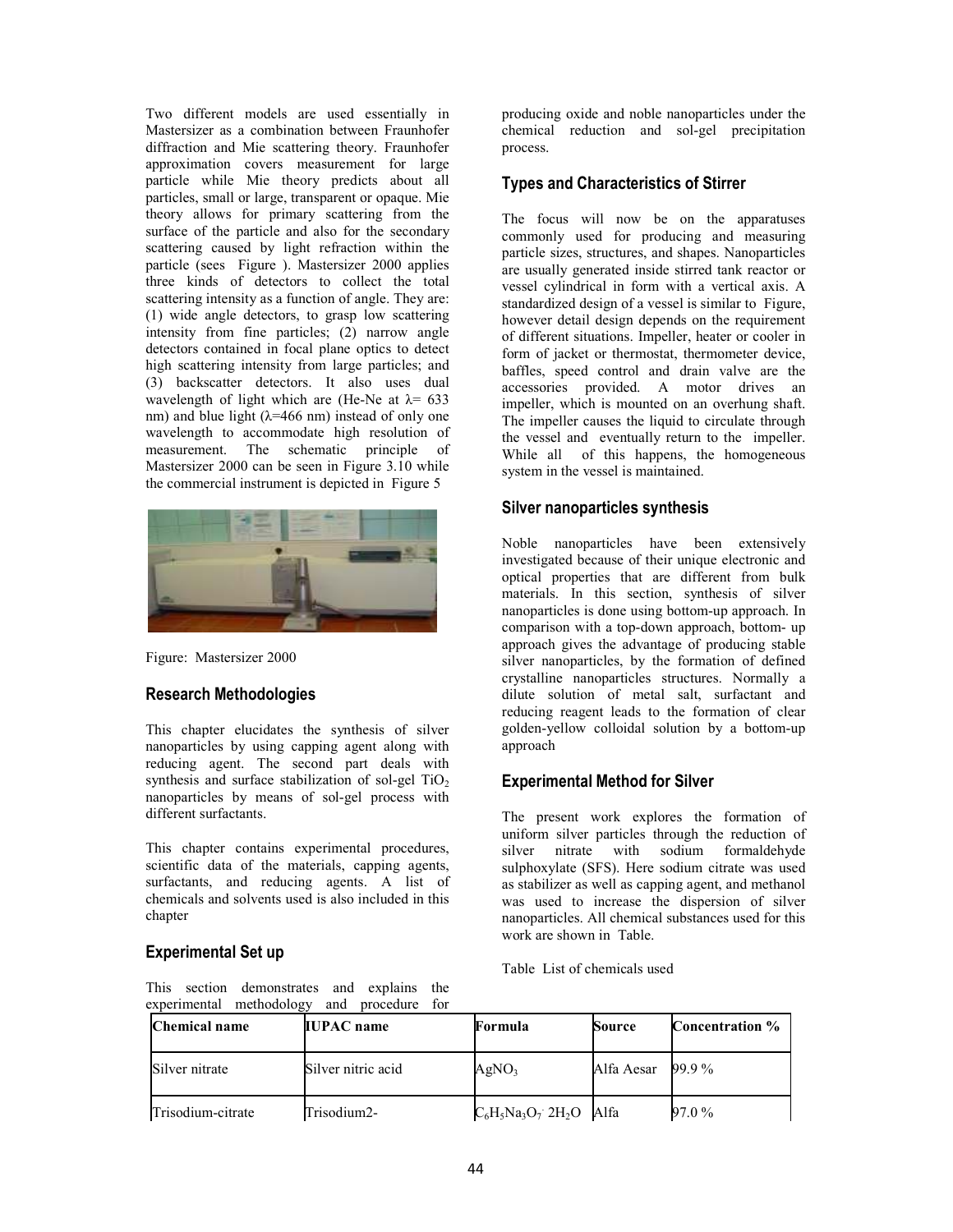| hydroxypropane1,2,3-     |                                    |                                 |
|--------------------------|------------------------------------|---------------------------------|
| tricarboxylate dihydrate |                                    |                                 |
| Sodium                   |                                    | 97.0%                           |
| hydroxymethanesulfinate  |                                    | $(\text{dry wt.})$              |
|                          |                                    |                                 |
| Methanol                 |                                    | 100%                            |
|                          | $CH_3NaO_3S$<br>CH <sub>3</sub> OH | Aesar<br>Alfa<br>Aesar<br>Merck |

*IUPAC: International Union of Pure and Applied Chemistry nomenclature*

**Results and Analysis**

In this chapter, we discuss: first the synthesis of silver nanoparticles by double reduction method and second the agglomeration and disintegration process of titanium dioxide nanoparticles synthesized by sol-gel process.

The prime goal is the optimization of nanoparticles formation process in the liquid phase with different conditions. Silver and titanium dioxide nanoparticles are produced in the batch reactor. They are investigated both by experimentally as well as by simulations based on the population balance equations. The population balance models for agglomeration and disintegration leads to a system of integro-partial differential equations, which can be numerically solved by several numerical schemes. Here the cell average technique is used to solve PBEs and predict the particle size distributions and moments.

# **Experimental results of silver nanoparticles**

Synthesis of silver nanoparticles is done by double reduction method. In this process silver particles are capped with citrate ions and then it is reduced by sodium formaldehyde sulphoxylate. In general surface capped silver powder can be effectively converted to colloidal state via re-dispersion. Here, the agglomeration process is caused by rapid collision of the particles and their afterward bonding. Depending on their interactions, this collision results in the agglomeration or redispersion of particles. During the time of the process, after the drop wise addition of reducing agent the redispersion begins and then the particle size distribution develops rapidly. The size of the particles distribute into the wide and varied range. Particle size distribution and zeta potential were measured using Dynamic Light scattering method (DLS). Results obtained with all the experiments performed are summarized in tables and graphical representations in this section.

# **Conclusion**

Surface stabilized spherical titania particles have been synthesized in this study via the sol-gel process. Titanium tetra isopropoxide was used as a precursor. Three different surfactants were used for the synthesis of spherical titania particles of variable sizes. The particle size distributions were measured by the dynamic light scattering technique. The results from dynamic light scattering showed that the different stabilizers lead to entirely different particle size distributions. It has been shown that size and dispersity of colloidal particles can be controlled by appropriate choice of surfactants and polymers or salt that is added during the synthesis.

All experiments showed that after some time particle size distribution reaches a steady state. In the initial phase of experiments, large particles are observed, due to agglomeration process. Disintegration of agglomerates becomes more significant as the agglomerates become larger; it slows down the growth of agglomerates and creates smaller particles. Steady state condition is reached as the two opposing mechanisms balance each other. Application of various shear rates i.e., (- $=370, 623, 960, 1342s^{-1}$  to the reaction condition gives a tendency in which the higher the shear rates, the lower is the particle size distributions. Among the entire applied shear rates,  $\Box$  $\Box$ =1342 s<sup>-1</sup> has been determined as the optimum shear rate for generating the smallest titanium dioxide nanoparticles.

# **References**

- 1. Butt, H.-J., K Graf and M. kappel (2006). Physics and Chemistry of Interfaces. Weinheim, WILEY-VCH Verlag GmbH & Co.
- 2. Buzea, C. (2007). "Nanomaterials and nanoparticles: sources and toxicity." Biointerphases 2(4): MR17-MR 71.
- 3. Calabrese, R. V., M. H. Wang, N. Zhang and J. W. Gentry (1992). "Simulation and analysis of particle breakage phenomena." Chemical Engineering Research and Design 70(A2): 189-191.
- 4. Camp, T. R. and Stein (1943). "Velocity gradients and internal work in fluid motion."